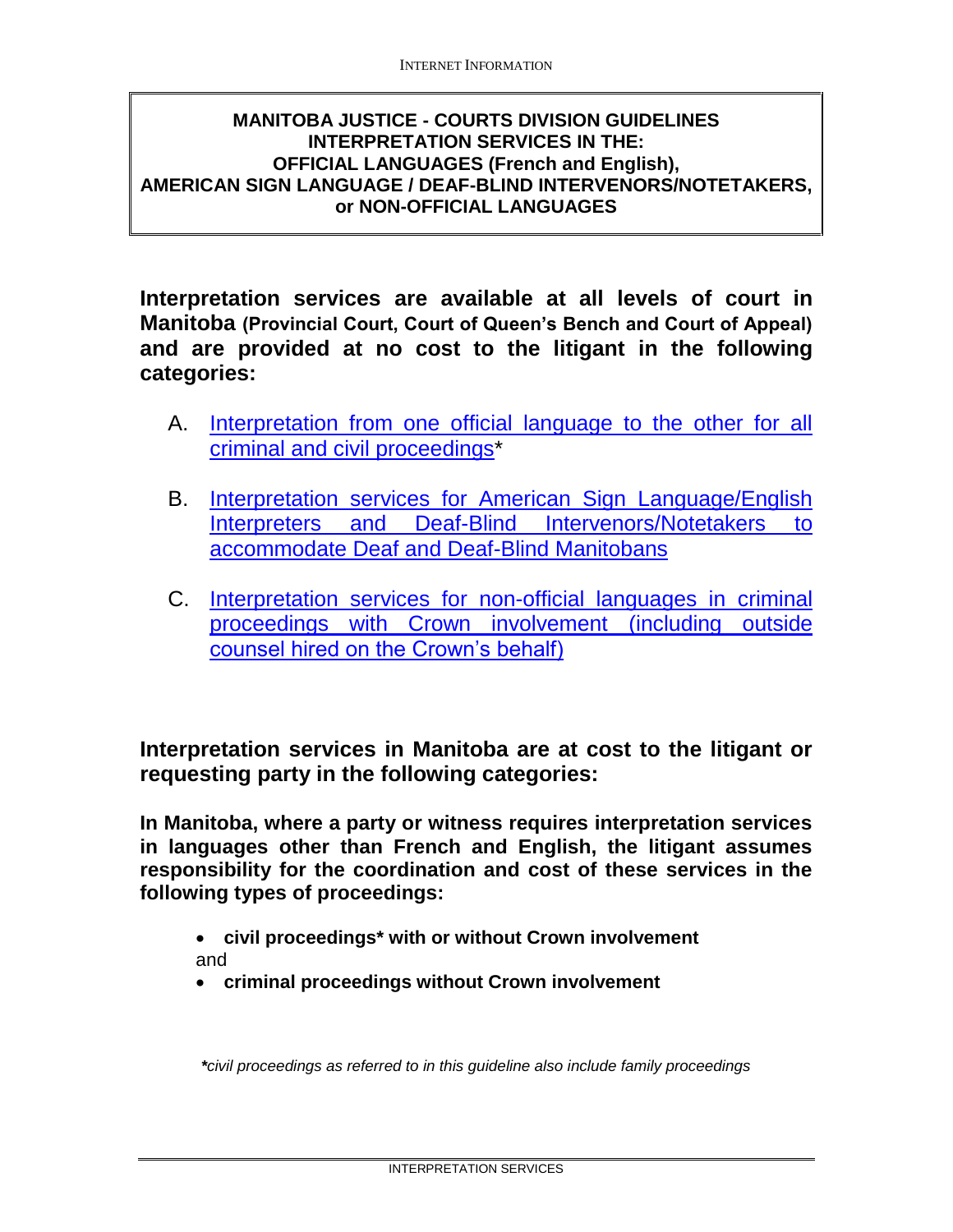#### <span id="page-1-0"></span>**A. INTERPRETATION FROM ONE OFFICIAL LANGUAGE TO THE OTHER FOR ALL CRIMINAL AND CIVIL PROCEEDINGS\* (AT NO COST TO THE LITIGANT)**

In Manitoba, any party or witness to a proceeding requiring interpretation from one official language to the other official language will receive the service at no cost from Translation Services ONLY.

#### **Note: Interpretation for a witness is restricted to their testimony only.**

Before setting a date, counsel or the self-represented party must make it known to the appropriate Motion/Hearing/Trial Coordinator (See [Schedule A](#page-4-0) for the Court Coordinator List) that French/English interpretation services are required.

Types of French/English language interpretation:

#### **1. Consecutive Interpretation – Standard Practice**

Definition: A method by which an interpreter provides, as exactly as possible, a word-for-word translation of the speaker's words. The speaker is required to pause frequently, allowing the interpreter to relay the message. This method is used most often in situations involving sworn testimony.

#### **2. Simultaneous Interpretation – Very Special Circumstances**

Definition: **Not a verbatim method**. The interpreter attempts to convey the meaning of what is said, summarizing and paraphrasing the words of the speaker to a certain extent. This method involves transmission from a soundproof booth with headsets (Courtrooms 115 and 120). This method may be used in situations **not** involving oral testimony, i.e.: motions, arguments, etc…

#### **3. Escort Interpretation – Occasional**

Definition: Similar to simultaneous interpretation, but done without equipment. The interpreter sits next to the person requiring the service and provides a whispered interpretation.

Counsel or the self-represented party is also to provide any background material (such as copies of court documents/material that will be relied on at hearing) to the Motion/Hearing/Trial Coordinators **preferably two weeks prior to the hearing date** in order that this information can be forwarded to the interpreters for their pre-court preparation.

**Exception:** Where there is Crown involvement (including outside counsel hired on the Crown's behalf), a member of the Crown Attorneys Office will coordinate and complete the e-**Request for Interpretation** with the **Interpretation Section Head, Translation Services,** before contacting the Motion/Hearing/Trial Coordinators to set a hearing date.

Crown Counsel will provide any background material **preferably two weeks prior to the hearing date** directly to the Interpreters for their pre-court preparation.

Contact Information:

**Interpretation Section Head Translation Services Culture, Heritage, Tourism and Sport 213 Notre Dame Avenue Winnipeg, Manitoba. R3B 1N3 Phone: 945-3096 Fax: 945-5879 Email:** [Translation@gov.mb.ca](mailto:Translation@gov.mb.ca)

*\*civil proceedings as referred to in this guideline also include family proceedings*

R[ETURN TO](#page-0-0) FIRST PAGE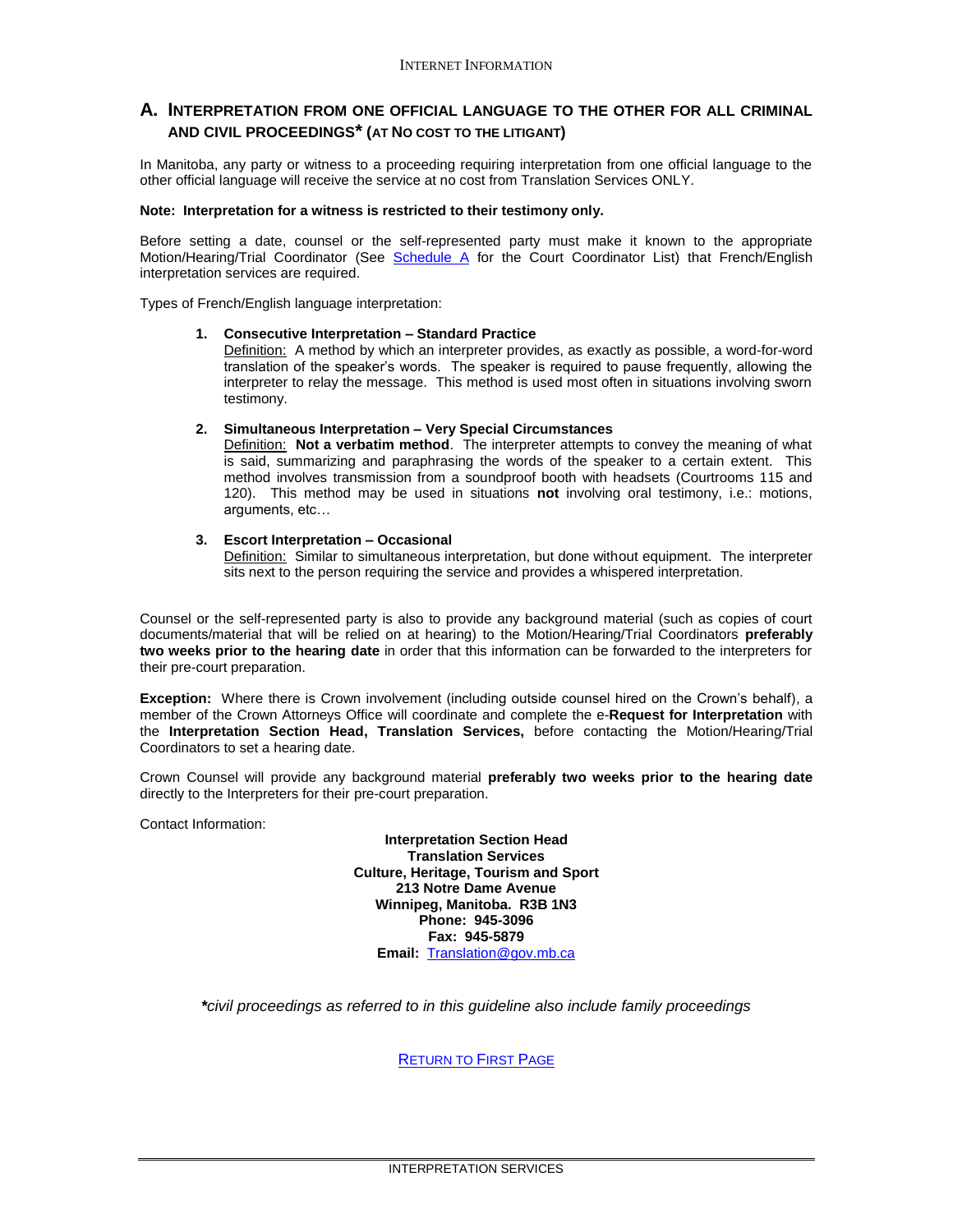## <span id="page-2-0"></span>**B. INTERPRETATION SERVICES FOR AMERICAN SIGN LANGUAGE/ENGLISH INTERPRETERS AND DEAF-BLIND Intervenors/Notetakers TO ACCOMMODATE DEAF AND DEAF-BLIND MANITOBANS (AT NO COST TO THE LITIGANT)**

In Manitoba, any party or witness to a proceeding requiring American Sign Language/English Interpreters or Deaf-Blind Intervenors/Notetakers will receive the service at no cost.

### **Note: Interpretation for a witness is restricted to their testimony only.**

Before setting a date, counsel or the self-represented party must make it known to the appropriate Motion/Hearing/Trial Coordinator (See [Schedule A](#page-4-0) for Court Coordinator List) that an American Sign Language/English Interpreter or a Deaf-Blind Intervenor is required.

**Exception:** Where there is Crown involvement (including outside counsel hired on the Crown's behalf), a member of the Crown Attorneys Office will coordinate the interpretation request with the **E-Quality Communication Centre of Excellence (ECCOE)** before contacting the Motion/Hearing/Trial Coordinators to set a hearing date.

Contact Information:

#### **E-Quality Communication Centre of Excellence (ECCOE) 200 – 1 Forks Market Road Winnipeg, Manitoba. R3C 4L9 Phone: 926-3271 After Hours Answering Service: 475-6332 TTY line: 452-0687 Fax: 452-0688 Email:** [candy@eccoe.com](mailto:candy@eccoe.com)

R[ETURN TO](#page-0-0) FIRST PAGE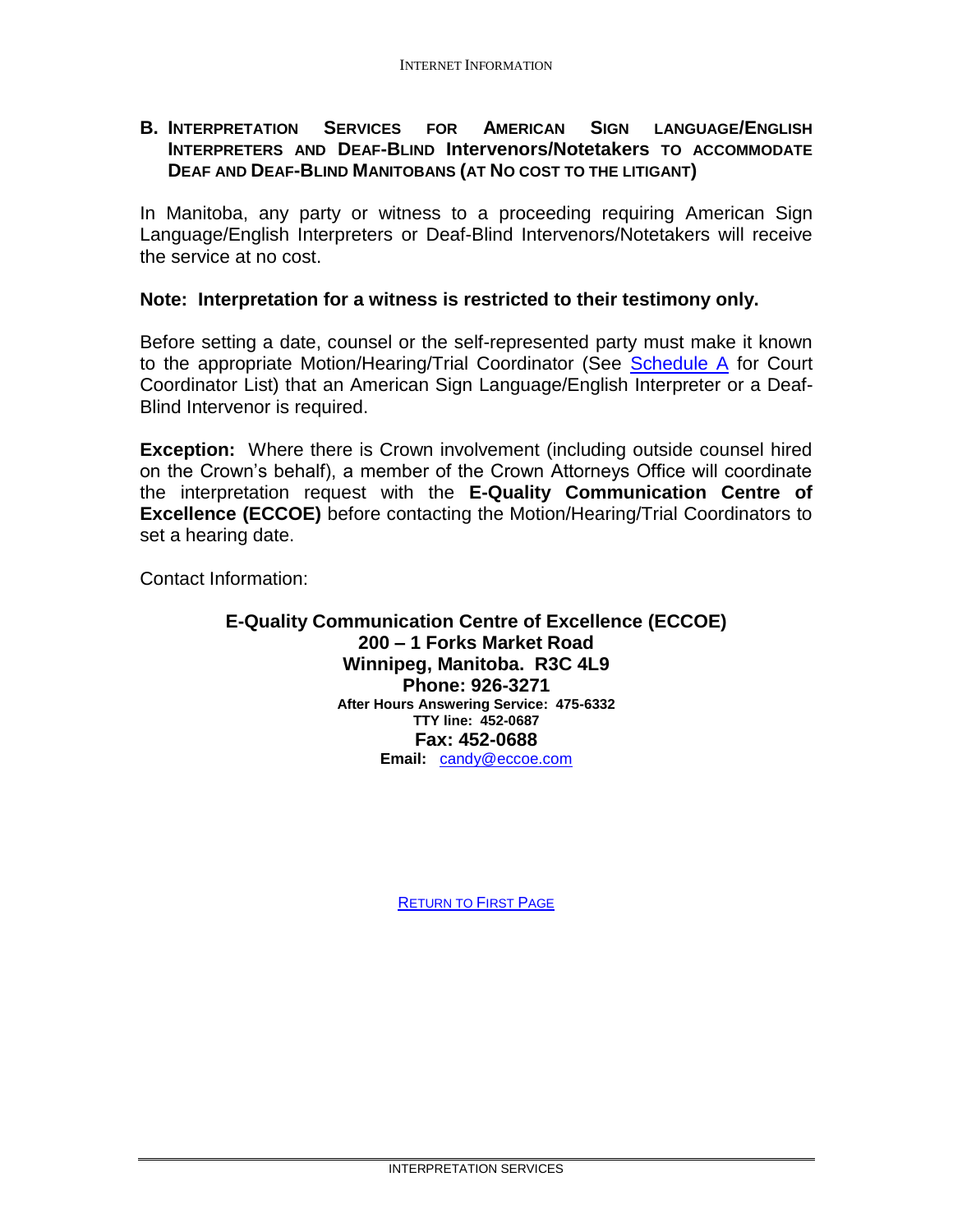### <span id="page-3-0"></span>**C. INTERPRETATION SERVICES FOR NON–OFFICIAL LANGUAGES IN CRIMINAL PROCEEDINGS WITH CROWN INVOLVEMENT (INCLUDING OUTSIDE COUNSEL HIRED ON THE CROWN'S BEHALF) (AT NO COST TO THE LITIGANT)**

In Manitoba, any party or witness to a criminal proceeding where there **is Crown involvement** (including outside counsel hired on the Crown's behalf), who requires interpretation in languages other than French and English, will receive the service at no cost.

### **Note: Interpretation for a witness is restricted to their testimony only.**

The Prosecutions Branch of the Department of Justice in Manitoba will coordinate interpretation services for criminal proceedings under the Criminal Code of Canada, Highway Traffic Act or Provincial Statutes.

Counsel must make a request for interpretation services to the Prosecutions Branch at 945-2852 located at  $5<sup>th</sup>$  Floor – 405 Broadway, Winnipeg, MB R3C 3L6.

**NOTE:** Federal proceedings will be coordinated by the Federal Crown office @ 983-2391.

A member of the appropriate Crown Attorneys Office will coordinate the service with the **Language Bank** or the **E-Quality Communication Centre of Excellence (ECCOE).**

Contact information:

**Language Bank Immigrant Centre Manitoba Inc. 100 Adelaide Street Winnipeg MB R3A 0W2 Phone: 943-9158 After Hours & Weekends Phone: 943-7954 Fax: 949-0734 Email:** [mgribben@icmanitoba.com](mailto:mgribben@icmanitoba.com)

**E-Quality Communication Centre of Excellence (ECCOE) 200 – 1 Forks Market Road Winnipeg, Manitoba. R3C 4L9 Phone: 926-3271 After Hours Answering Service: 475-6332 TTY line: 452-0687 Fax: 452-0688 Email:** [candy@eccoe.com](mailto:candy@eccoe.com)

R[ETURN TO](#page-0-0) FIRST PAGE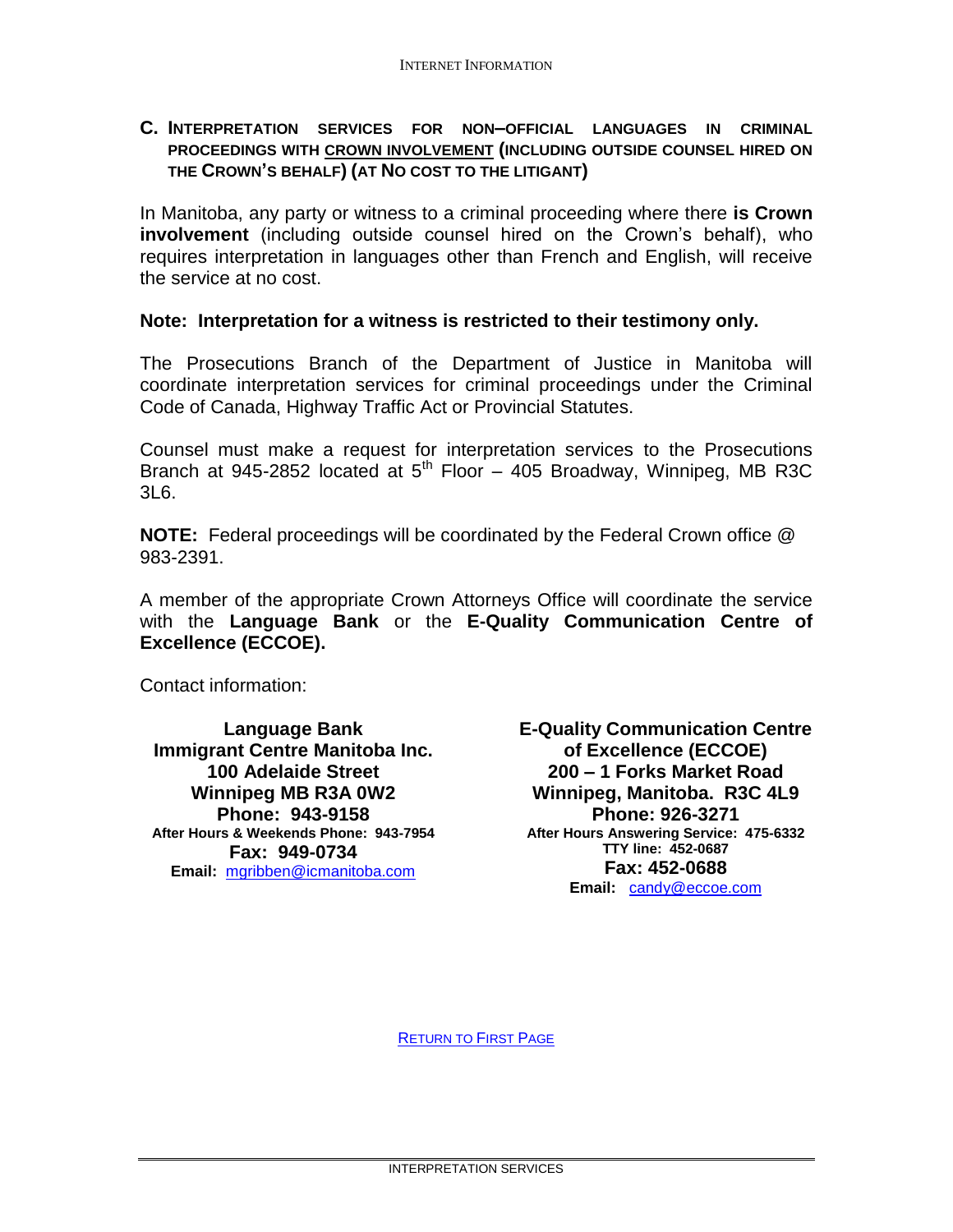# **SCHEDULE A**

# **COURT COORDINATORS LISTS**

### **PROVINCIAL COURT COURT COORDINATORS LIST**

<span id="page-4-0"></span>

| Location                                         | <b>Address</b>         | Coordinator              | Phone#         |
|--------------------------------------------------|------------------------|--------------------------|----------------|
| <b>Winnipeg</b>                                  | $2nd$ Floor - 408 York | <b>Trial Coordinator</b> | 945-5657/8538  |
| Includes scheduling                              | Avenue                 |                          |                |
| for:                                             | Winnipeg, MB           |                          |                |
| Altona<br>$\overline{a}$                         | R3C 0P9                |                          |                |
| Arborg<br>$\overline{\phantom{a}}$               |                        |                          |                |
| Ashern<br>$\overline{\phantom{a}}$               |                        |                          |                |
| Beausejour<br>$\overline{\phantom{0}}$           |                        |                          |                |
| <b>Berens River</b><br>$\overline{\phantom{a}}$  |                        |                          |                |
| Bloodvein<br>$\overline{\phantom{a}}$            |                        |                          |                |
| Carman<br>$\overline{\phantom{a}}$               |                        |                          |                |
| Emerson<br>$\overline{\phantom{a}}$              |                        |                          |                |
| <b>Fisher Branch</b><br>$\overline{\phantom{a}}$ |                        |                          |                |
| Garden Hill                                      |                        |                          |                |
| Gimli                                            |                        |                          |                |
| Lac du Bonnet                                    |                        |                          |                |
| Little Grand                                     |                        |                          |                |
| Rapids                                           |                        |                          |                |
| Lundar<br>$\overline{\phantom{m}}$               |                        |                          |                |
| Morden<br>$\overline{\phantom{a}}$               |                        |                          |                |
| Morris<br>$\overline{\phantom{a}}$               |                        |                          |                |
|                                                  |                        |                          |                |
| Pauingassi<br>$\overline{\phantom{a}}$           |                        |                          |                |
| Peguis<br>$\overline{\phantom{a}}$               |                        |                          |                |
| Pine Falls                                       |                        |                          |                |
| Poplar River<br>$\overline{\phantom{a}}$         |                        |                          |                |
| St. Pierre<br>$\overline{\phantom{a}}$           |                        |                          |                |
| Selkirk<br>$\overline{\phantom{a}}$              |                        |                          |                |
| Steinbach<br>$\overline{\phantom{a}}$            |                        |                          |                |
| Stonewall<br>$\overline{\phantom{a}}$            |                        |                          |                |
| Teulon<br>$\overline{\phantom{a}}$               |                        |                          |                |
|                                                  |                        |                          |                |
| <b>Morden</b>                                    | 301 Wardrop Street     | Administrator            | 1-204-822-2882 |
|                                                  | Morden, MB             |                          |                |
|                                                  | <b>R6M 1X6</b>         |                          |                |
| Portage la Prairie                               | 25 Tupper Street North | <b>Trial Coordinator</b> | 1-204-239-3383 |
|                                                  | Portage la Prairie, MB |                          |                |
|                                                  | <b>R1N 3K1</b>         |                          |                |
| <b>Selkirk</b>                                   | 101-235 Eaton Avenue   | Administrator            | 1-204-785-5078 |
|                                                  | Selkirk, MB            |                          |                |
|                                                  | <b>R1A 0W7</b>         |                          |                |
| <b>Steinbach</b>                                 | 284 Reimer Avenue      | Administrator            | 1-204-785-5078 |
|                                                  | Steinbach, MB          |                          |                |
|                                                  | <b>R0A 2T3</b>         |                          |                |
|                                                  |                        |                          |                |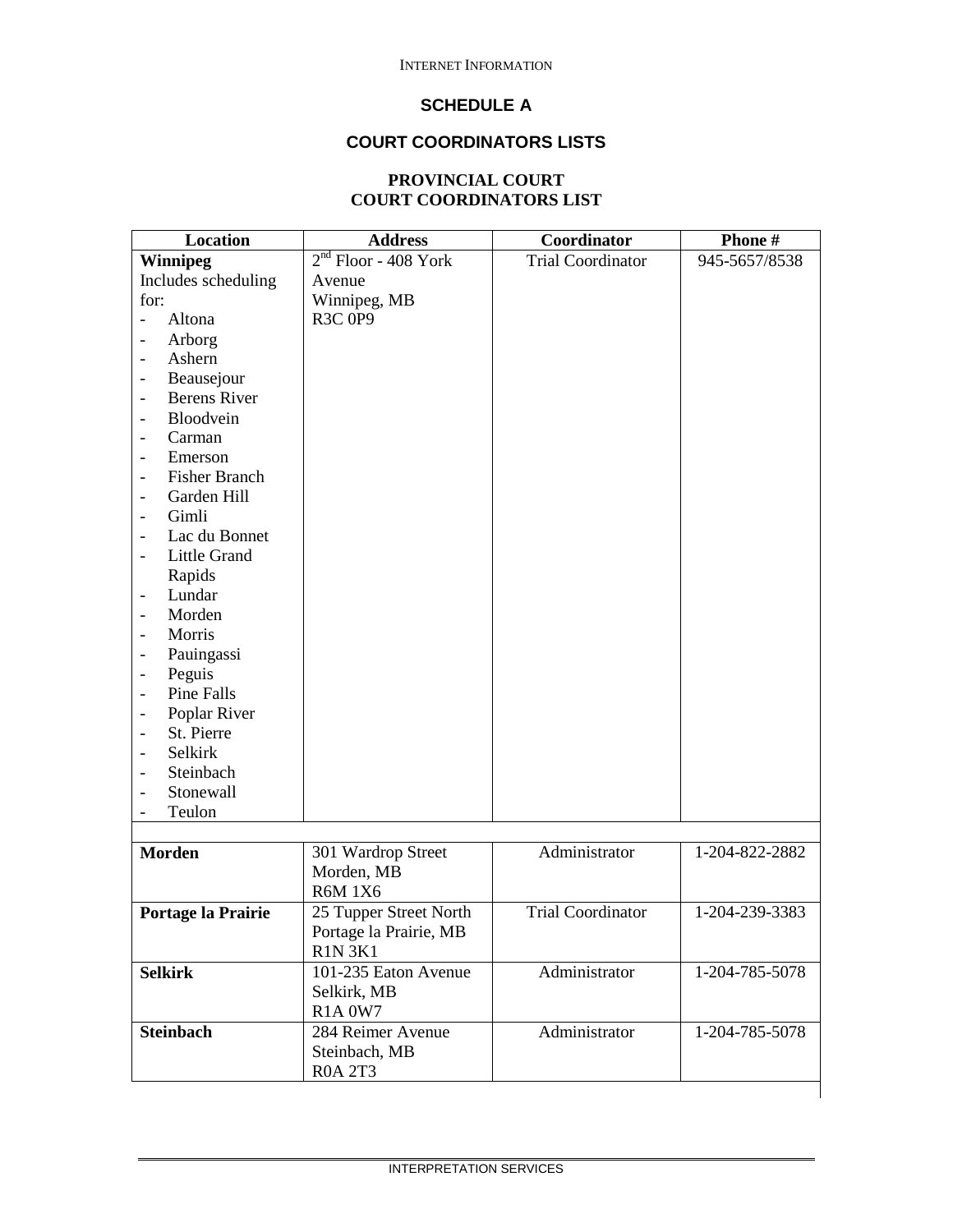#### INTERNET INFORMATION

### **PROVINCIAL COURT COURT COORDINATORS LIST**

| <b>Brandon</b>                             | 100-1104 Princess                  | <b>Trial Coordinator</b> | 1-204-726-6247 |
|--------------------------------------------|------------------------------------|--------------------------|----------------|
| Includes scheduling                        | Avenue                             |                          |                |
| for:                                       | Brandon, MB                        |                          |                |
| Minnedosa                                  | <b>R7A 0P9</b>                     |                          |                |
| Virden, Neepawa                            |                                    |                          |                |
| Russell, Rossburn<br>$\qquad \qquad -$     |                                    |                          |                |
| Waywayseecappo<br>$\overline{\phantom{a}}$ |                                    |                          |                |
| Killarney<br>$\overline{\phantom{a}}$      |                                    |                          |                |
| Boissevain                                 |                                    |                          |                |
| Sioux Valley                               |                                    |                          |                |
| <b>Dauphin</b>                             | 114 River Avenue West              | <b>Trial Coordinator</b> | 1-204-622-2200 |
|                                            | Dauphin, MB                        |                          |                |
|                                            | <b>R7N 0J7</b>                     |                          |                |
| <b>Flin Flon</b>                           | 104-143 Main Street                | <b>Trial Coordinator</b> | 1-204-687-1670 |
|                                            | Flin Flon, MB                      |                          |                |
|                                            | <b>R8A1K2</b>                      |                          |                |
| <b>Swan River</b>                          | $201-4$ <sup>th</sup> Avenue South | <b>Trial Coordinator</b> | 1-204-734-2252 |
|                                            | Swan River, MB                     |                          |                |
|                                            | <b>ROL 1Z0</b>                     |                          |                |
| <b>The Pas</b>                             | 300-3 <sup>rd</sup> Street East    | <b>Trial Coordinator</b> | 1-204-627-8420 |
|                                            | The Pas, MB                        |                          |                |
|                                            | R9A 1L2                            |                          |                |
| <b>Thompson</b>                            | 59 Elizabeth Road                  | <b>Trial Coordinator</b> | 1-204-677-6773 |
|                                            | Thompson, MB                       |                          |                |
|                                            | <b>R8N 1X4</b>                     |                          |                |